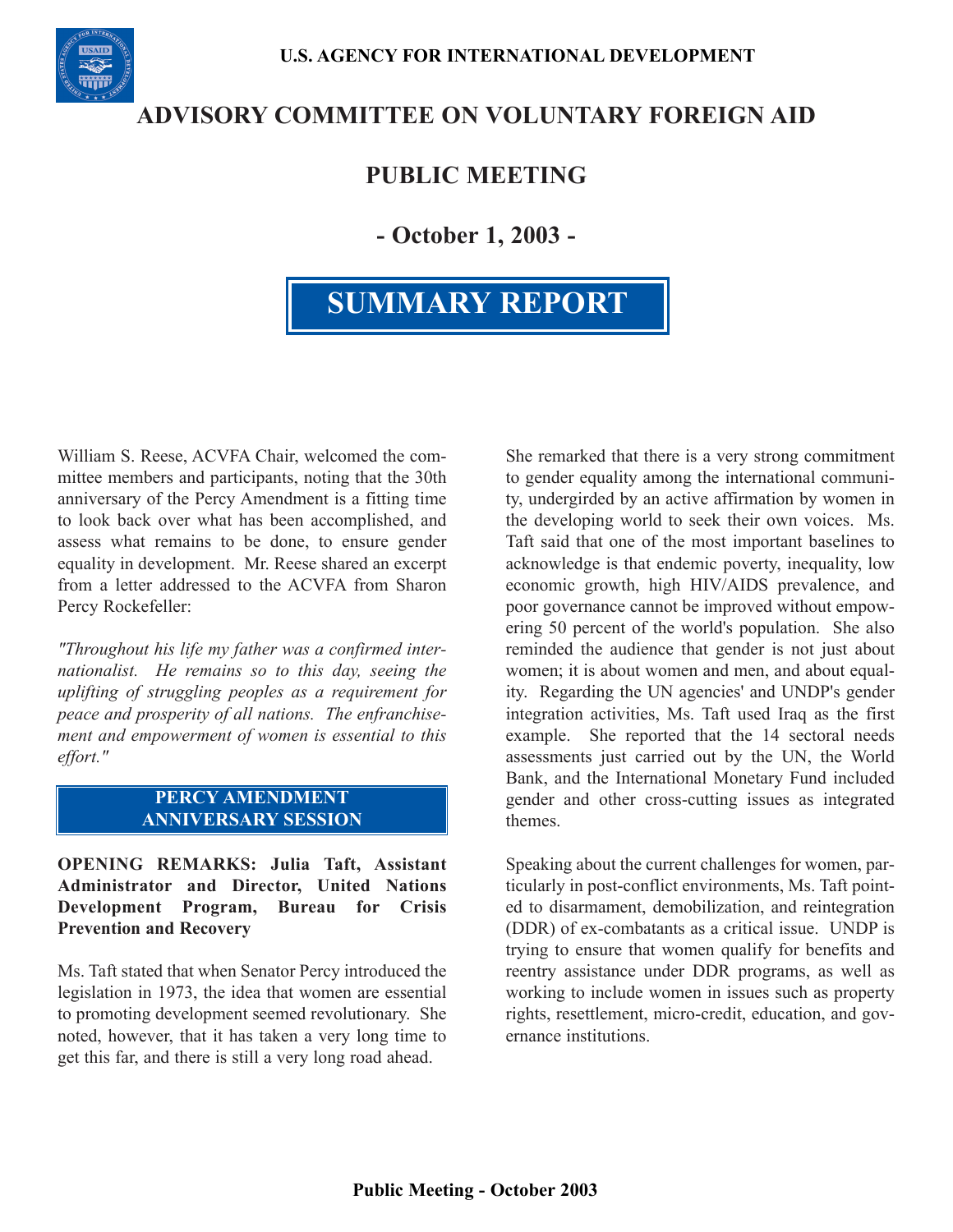Ms. Taft encouraged participants to read "Women, War and Peace," by Elisabeth Rehn and Ellen Johnson Sirleaf (available at www.unifem.org). The report, based on interviews with women in conflict and postconflict situations, addresses issues such as sexual exploitation, trafficking in women, representation in UN peacekeeping operations, and security.

Ms. Taft emphasized that the HIV/AIDS pandemic's disproportionate impact on women and girls must be addressed. The UN has engaged with other agencies to look at support for the twinning of government officials to increase capacity to address the issue effectively. A comprehensive approach must include treatment, education, and a rethinking of development. "If we lose this battle," she concluded, "then we have lost our humanity."

### **PANEL DISCUSSION**

**"GENDER INTEGRATION IN DEVELOPMENT PROGRAM-MING: SUCCESSES AND CHALLENGES" Moderator: William S. Reese, ACVFA Chair**

**Alfredo Sfeir-Younis, Senior Advisor, Office of the Managing Director, World Bank Group** 

Mr. Sfeir-Younis remarked that the development community has come a long way in recognizing that success in development is critically dependent on gender equality. He said that the World Bank is focusing on two important issues: scaling up development and improving performance in implementation.

Gender inequality continues to be persistent and pervasive. World Bank research has shown that equality of rights varies tremendously between countries, but it is clear that gender equality promotes economic growth and reduces poverty. He noted that there are gender equity issues in both developing and developed countries.

*Success in development is critically dependent on gender equality.* 

Mr. Sfeir-Younis outlined three principles of the World Bank strategy:

- 1. It is country-specific and country-led.
- 2. It examines how gender conditions become barriers to poverty eradication and economic growth.
- 3. It promotes a dialogue with women and all stakeholders.

Mr. Sfeir-Younis presented seven challenges for gender and development work at the World Bank:

- 1. Integrating gender assessment into the dialogue and country assistance strategy.
	- 2. Developing new partnerships with civil society.
	- 3. Integrating gender equity in countries' systems of strategies for economic work.
	- 4. Changing the focus of lending operations toward non-traditional sectors, such as transportation, in which women play a critical role.
	- 5. Building capacity to do the job.
- 6. Measuring progress toward gender equity.
- 7. Making gender assessment a reality in all client countries.

The World Bank strategy includes bringing the debate on gender equity into the early stages of policy and project planning. Mr. Sfeir-Younis concluded by saying that it will be impossible to attain the Millennium Development Goals without paying attention to gender equality. This will require a major revolution in values.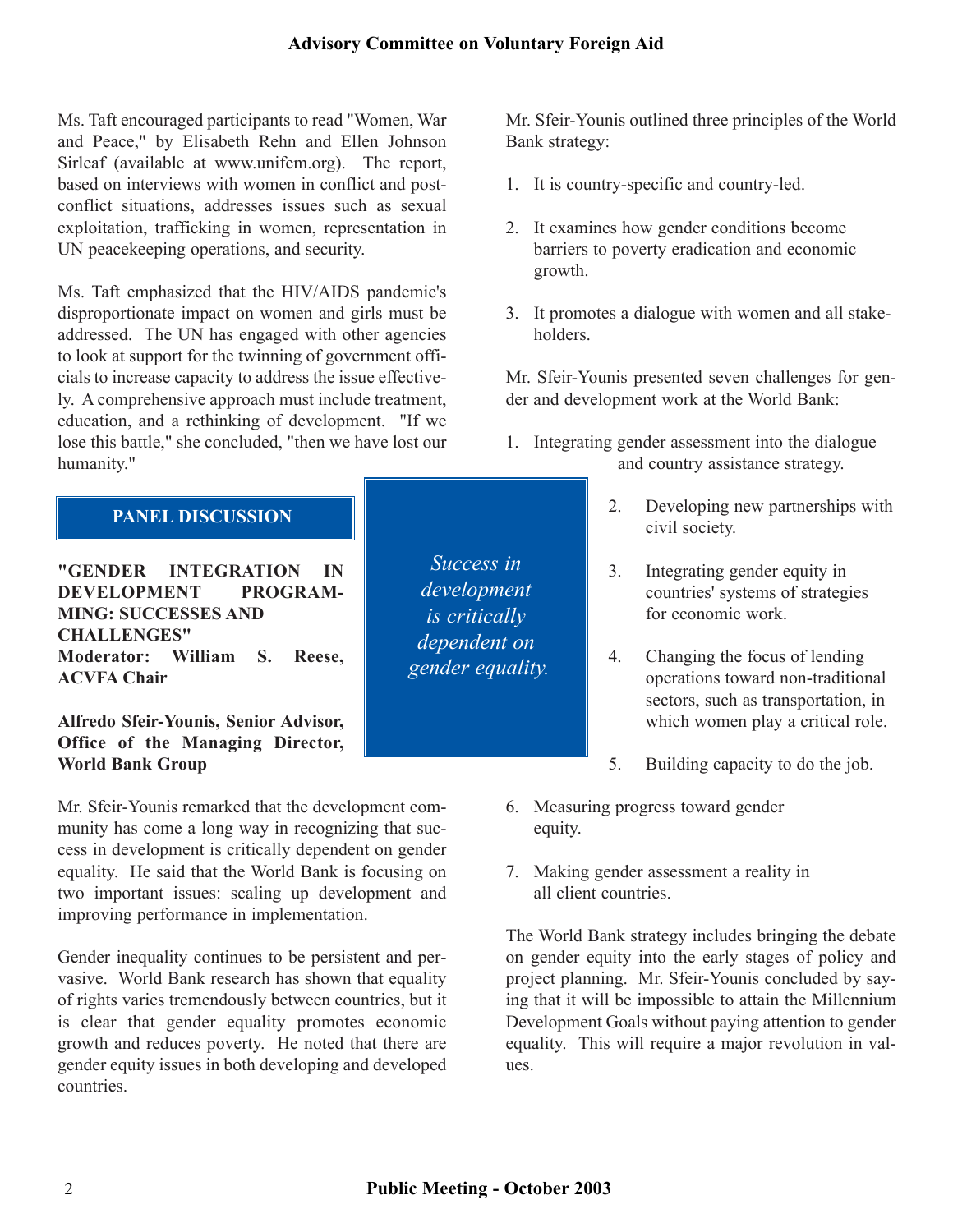#### **Emmy Simmons, Assistant Administrator, Bureau for Economic Growth, Agriculture, and Trade, USAID**

Ms. Simmons remarked that USAID's approach to gender integration has changed a lot since the Percy Amendment was passed in 1973. Women were largely invisible in the data sets at the time. As a result, there was a lot of attention paid to documenting the roles of women, trying to understand what to many seemed obvious.

Initially, there was a focus on projects that addressed women's non-reproductive roles. Today, projects are only one, and often not the most important, approach. More attention is being paid to policy reforms.

USAID is committed to building alliances involving a variety of non-<br>governmental partners, civil society, der issues from the beginning.

- 1. There is a need to focus on the **general, the quality of general** analysis broad policy and institutional context, as well as on specific activities.
- 2. It is important to listen to and work with women's organizations in partner countries.
- 3. Addressing gender issues has to be everybody's business.

USAID's Gender Plan of Action calls on all staff to build gender approaches into all programming. The Women in Development office provides technical assistance to USAID staff and funds gender training for NGO partners. In summary, Ms. Simmons stated

that it is time to develop a new USAID gender strategy that better reflects the current development challenges and assistance environment.

#### **Phil Evans, Senior Social Development Advisor, UK Mission to the UN and Chair, Network for Gender Equality, Development Assistance Committee, Organization for Economic Cooperation and Development**

Mr. Evans remarked that the 20th century has seen the greatest progress in history in women's voice, in the empowerment of women, and in progress with respect to their role in society. That has occurred alongside the greatest leap forward in improving social conditions and tackling poverty at a global level.

governmental partners, civil society,<br>and the private sector. Sector-wide pro-<br>constant process and head that significant progress had been made and the private sector. Sector-wide pro-<br>grams are also gaining currency. Direct **that significant** progress had been made<br>over time but it also found that no socigrams are also gaining currency. Direct but it also found that no soci-<br>budget support programs are another must be  $\begin{array}{|l|l|}\n\hline\n\text{wst} & \text{over time, but it also found that no soci-  
etv treats its women as well as its men\n\end{array}$ budget support programs are another ety treats its women as well as its men. approach that can enable donors to **get that the** Gender equality does not seem to engage in a policy dialogue about gen-<br>center of key denend on the income level of a society depend on the income level of a society.

Mr. Evans discussed the findings of a Ms. Simmons outlined three lessons and the study done by the Development learned from USAID's experience: Assistance Committee (DAC) in collaboration with the Gender Network. *"In in evaluations is inadequate for agen-*

*cies to assess differences in benefits between women and men, and their relationship to overall development outcomes."* He remarked that these are very disappointing results after several decades of focused efforts in this area.The study identified a number of key methodological problems, including insufficient attention to results and scant use of gender sensitive indicators. Gender was too often used as a synonym for women. Mr. Evans pointed out that successful strategies included broad-based ownership, shared vision, strong stakeholder involvement, long-term commitments, and accountability.

*Gender issues must be put at the center of key instruments and results frameworks.*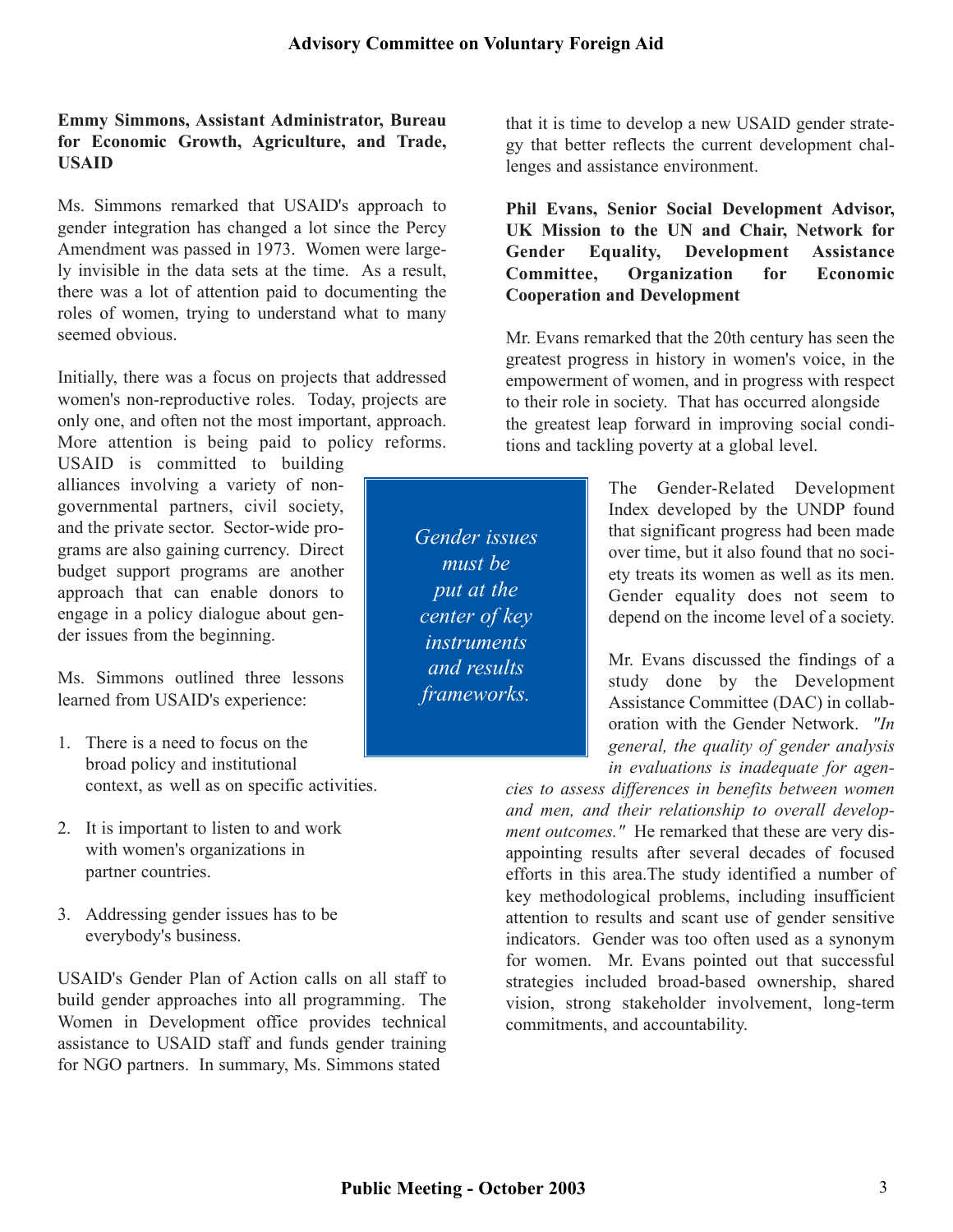Mr. Evans outlined four challenges:

- 1. Develop better tools to understand gender inequalities and turn that understanding into better programming.
- 2. Put gender issues in the center of key instruments and results frameworks.
- 3. Have better accountability.
- 4. Recognize the essential value of gender equality.

Mr. Evans remarked that leadership and political will remain absolutely fundamental. Civil society organizations play a critical role in giving voice to women,

and amplifying that voice in the process

effectiveness. World Vision has tried Prevented a food crisis. different approaches to increasing the participation of women, starting with a project approach, and later mainstream-<br>
Response Team to assess condition ing gender sensitivity throughout the

organization. World Vision now realizes the need to combine these approaches and add a dimension of organizational culture transformation and accountability.

Over the past five years, World Vision has begun a process to improve organizational culture, accountability, and capacity both internally and externally. World Vision has strengthened its Office of Gender and Development and created a network with a focal point in every office of the organization. The Organizational Diversity Project is working to analyze and strengthen policies and practices at every level of the organization. For accountability, World Vision has a number of tools, including a peer review process and a Gender Self-Assessment.

*Civil society organizations play a critical role in giving voice to women.* 

- Ms. Claxton had three main recommendations:
- 1. Build gender understanding and sensitivity throughout the organization.
- 2. Provide gender analysis training for staff.
- 3. Build in accountability measures for staff performance.

#### **KEYNOTE ADDRESS: Andrew Natsios, Administrator, U.S. Agency for International Development**

and amphrying that voice in the process<br>of policymaking and development assistance.<br>assistance. **Ann Claxton, Director, International**<br> **Program Development, World**<br> **Program Development, World**<br> **Program Development, World**<br> **Program Development, World**<br> **Program Development, World**<br> **Program Development, World**<br> **P** For World Vision gender integration is a structure of both justice and development in the struction.

- 
- Response Team to assess conditions and fine-tune USAID strategy.
- $\blacksquare$  Put some 55,000 Iraqis to work
- Set up Mission headquarters in Baghdad and offices in other cities.
- $\blacksquare$  Issued 45 grants and contracts to American NGOs, private firms, and UN agencies in less than five months.

USAID projects center in heavily populated areas around the Tigris and Euphrates Rivers. There have been many accomplishments related to rebuilding infrastructure, including the repair of Umm Qasr port, the restoration of electricity, repair and restoration of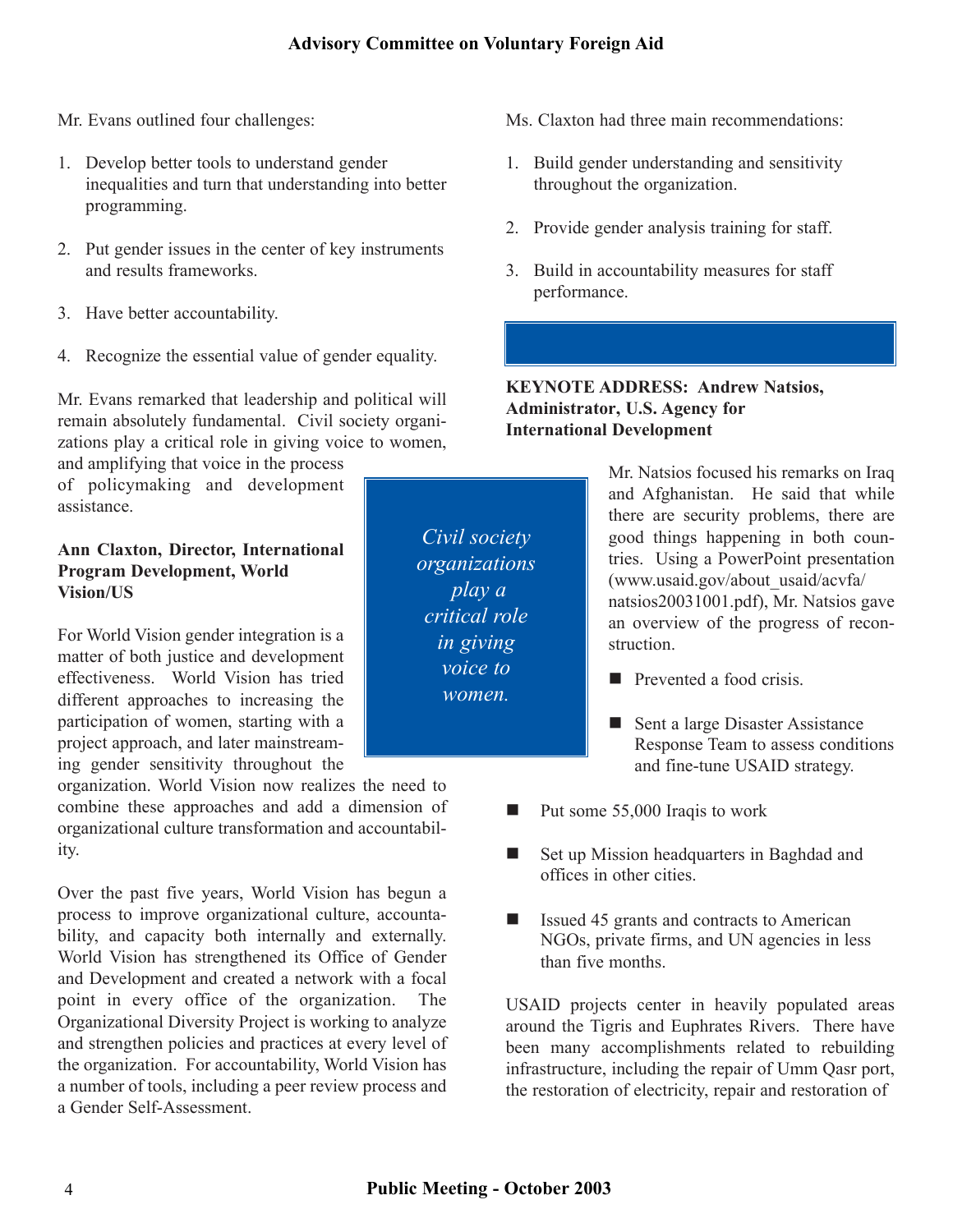water and sanitation services, rehabilitation of wastepumping stations, completion of repairs at Baghdad International Airport, and the beginning of restoration of telephone and communications systems. A large contract for agriculture will be awarded in the near future, and USAID will soon announce a program of grants to American universities and colleges for twoway exchanges and other activities.

USAID-supported programs in local governance have accomplished the following:

- $\blacksquare$  Helped establish more than 200 neighborhood advisory councils.
- Awarded over 830 Rapid Response Grants, worth \$40 million, to foster participation in local governance and civil society.
- $\blacksquare$  Provided more than 40 "ministries in a box."
- Organized 74 community associations.

Regarding progress in other sectors, Mr. Natsios reported that 1500 schools were rehabilitated. One and a half million secondary school supply kits and 5.5 million new textbooks were distributed.

In health, USAID funded 4.2 million vaccinations, as well as programs in oral rehydration, health education, and nurse training. Bechtel Corporation is currently working on renovation of health clinics.

Turning to Afghanistan, Mr. Natsios described six USAID objectives:

- 1. Reconstructing the economy with a focus on agriculture and infrastructure.
- 2. Creating the conditions for private investment.
- 3. Improving the lives of average Afghans through the provision of basic public services.
- 4. Reconstituting the basic institutions of national government.
- 5. Promoting democracy and peace.
- 6. Contributing to full citizen participation in the new Afghanistan.

In terms of accomplishments, Mr. Natsios said that, first, a major famine was avoided. In education, USAID produced 25 million textbooks and rebuilt 203 schools. Another 1,000 schools are scheduled for renovation. A vegetable oil distribution program was implemented to increase the school attendance of girls. Mr. Natsios said that 121 health clinics have been rebuilt and another 400 clinics are scheduled for rebuilding.

> The first stage of the Kabul to Kandahar road project will be completed in December. The road will have a powerful effect on tying the country together, reducing regionalism, improving access to health care, and encouraging commerce. There are approximately 785 projects, either completed or underway in Afghanistan. Mr. Natsios concluded by saying that there is a very good story to tell the American people about what is happening in Iraq and Afghanistan over a very short period of time.

In response to a question about incentives for private sector investment in Iraq and Afghanistan, Mr. Natsios replied that USAID is insisting that its contractors give as much work as possible to local companies. USAID is also helping to build the infrastructure for trade and investment.

In answer to a question about gender strategies at USAID, Mr. Natsios replied that gender is no longer an appendage to programs; it must be integrated into all sectors.

*More than 200 neighborhood advisory councils have been established in Iraq.*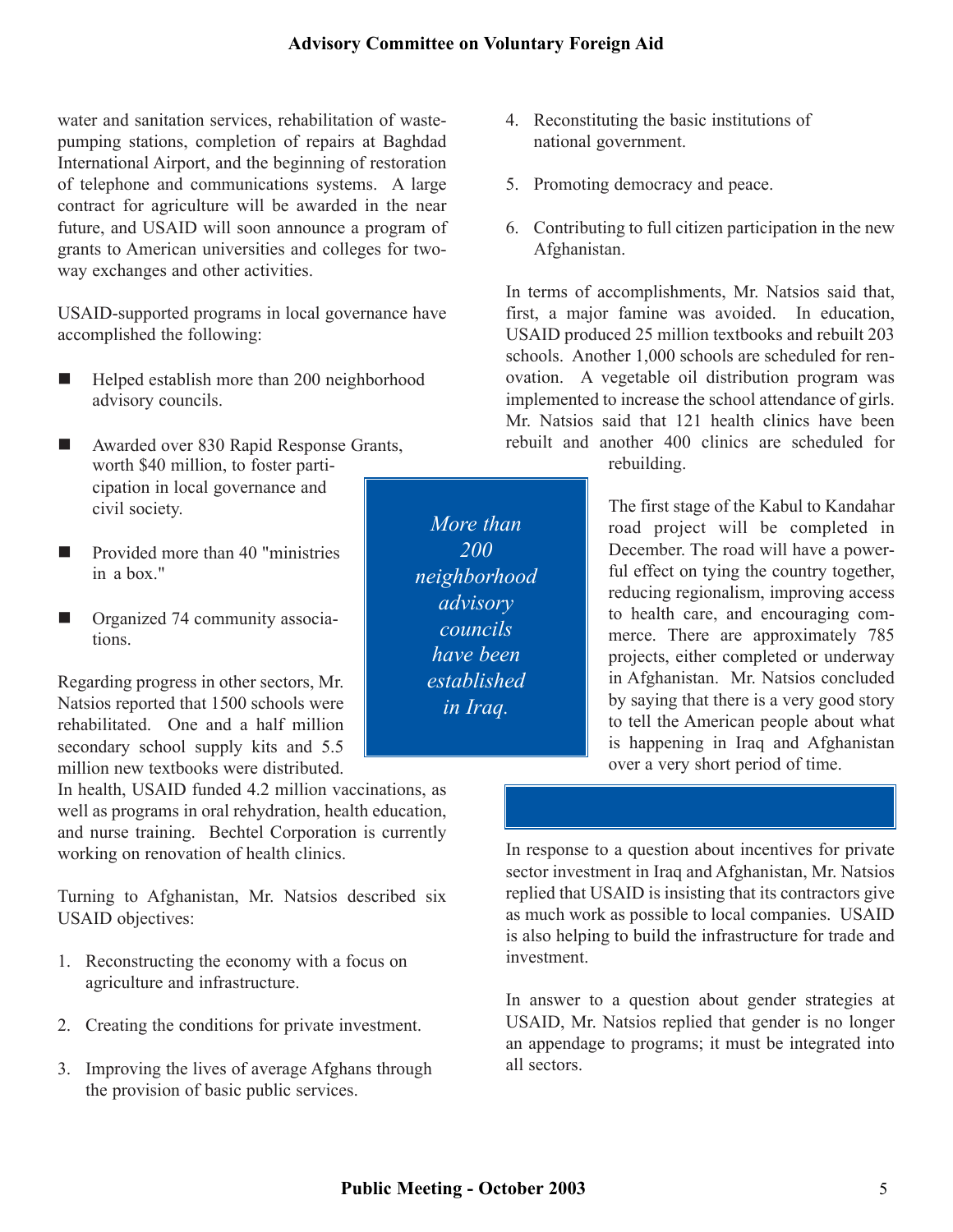A participant asked Mr. Natsios to address the issue of security in Afghanistan. Mr. Natsios said that there is serious discussion about extending the NATO umbrella outside of Kabul. U.S. military patrols have increased in response to the upswing in violence.

An ACVFA member asked Mr. Natsios to discuss Sudan and the Kurdish areas of Iraq. Mr. Natsios replied that USAID has been doing extensive planning for assistance to Sudan should a peace agreement come about. There are some projects in the Kurdish area of Iraq, but that area is not high on the priority list for rebuilding because the infrastructure there was not destroyed.

#### *"IRAQ RECONSTRUCTION: PROGRESS TO DATE"*

**Ross Wherry, Senior Reconstruction** 

Mr. Wherry stated that a contingency  $\parallel$  *between the* Mr. Wherry replied that there is now a plan for reconstruction in Iraq was  $\begin{vmatrix} 1 & 1 \end{vmatrix}$  regular USAID mission in Baghdad that developed before the war began. The  $\parallel$  is managing the contracts that were iniability to start reconstruction and relief  $\|$  reconstruction  $\|$  tiated in Washington to get the reconat the same time provided a significant  $\begin{vmatrix} \cdot & \cdot & \cdot \\ \cdot & \cdot & \cdot \\ \cdot & \cdot & \cdot \end{vmatrix}$  struction process up and running. These benefit. awards are subject to standard federal

gram in Iraq is now in 16 of the 18 governances. Many people are working in very insecure situations. Mr. Wherry commented that there are very high expectations about U.S. accomplishments, but there must be a balance between the speed of reconstruction and doing the job in a sustainable manner.

It is critical that the Iraqi people understand how they are benefiting from the reconstruction efforts. The message needs to come from the media, NGOs, local governments, and professional organizations. USAID needs to do a better job on this kind of communication.

*There must be a balance between the speed of reconstruction and doing the job in a sustainable manner.* 

Mr. Wherry said that more than 90 percent of the reconstruction money in Iraq has gone to the for-profit sector. Emphasizing the importance of working with the UN, he noted that about \$200 million was granted to various UN agencies, including UNICEF, WHO, the World Food Programme, and UNESCO. USAID recently awarded \$11.5 million to American universities, the first major grants to the university community in the last fifteen years.

In closing, Mr. Wherry stated that USAID is carefully examining how to bring the non-profit community further into the process. There is recognition that NGOs have specific strengths that the government and the for-profit sector do not have.

**Advisor, Economic Governance A participant asked for clarification on Team Leader, USAID the differences between contracting** authority in Iraq and Washington, D.C. acquisition requirements. The Office of The participation of indigenous NGOs is tremendously important in the reconstruction process. The assistance pro-

fewer competitive requirements.

A participant inquired how education and related community organizations are addressed under the supplemental funding bill. Mr. Wherry responded that in the supplemental appropriations bill, less than \$1 billion is slated for a variety of governance, social, and economic development activities. He said that many people believe that there should be more money for basic services, including education.

An ACVFA member commented that unless Iraqis see tangible improvements in their lives fairly quickly, it will be more difficult to conduct effective elections in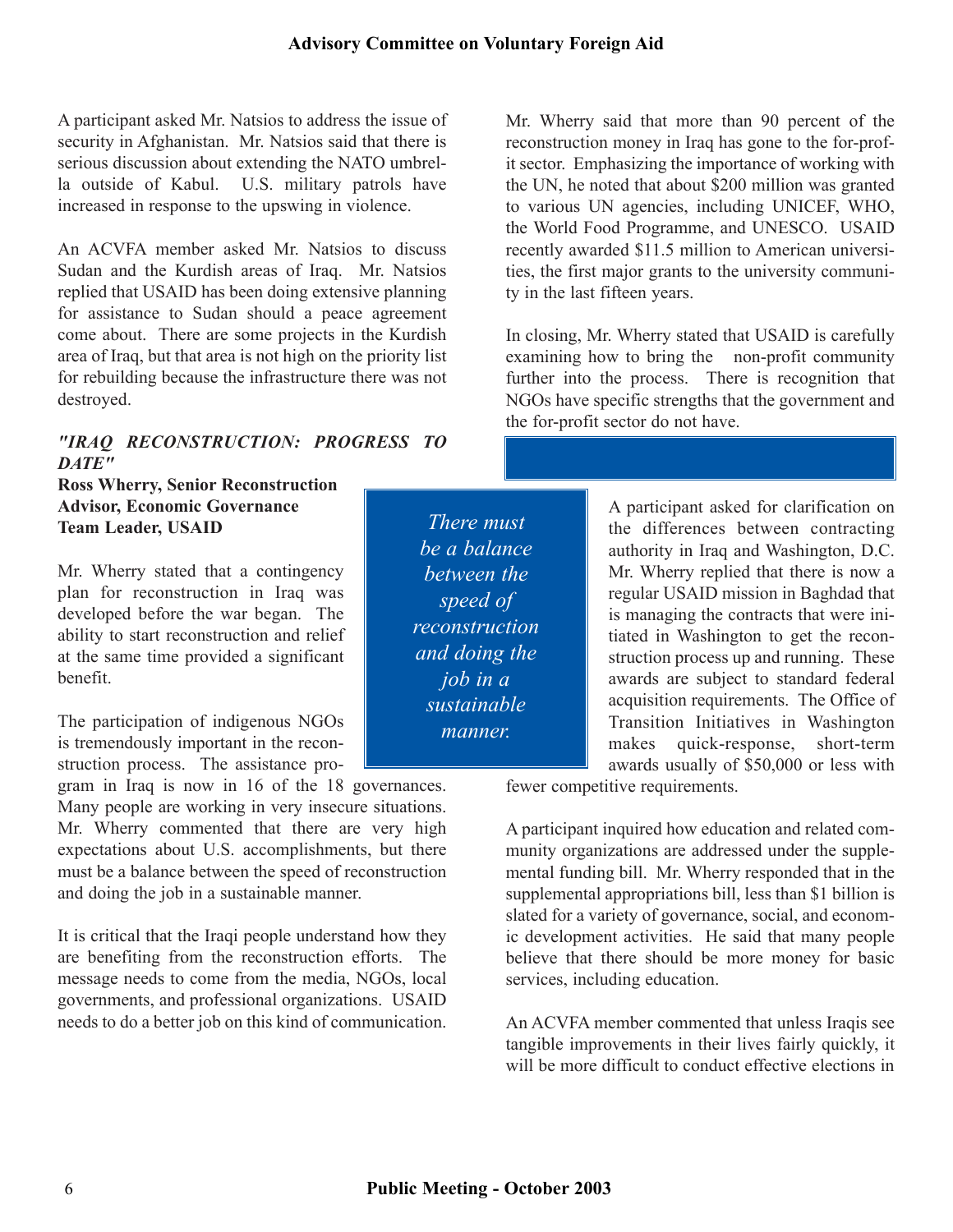the spring. He emphasized that it is critical to create gainful employment as soon as possible. Mr. Wherry said that USAID has tried to employ Iraqis whenever possible. It is a highly skilled society, with many welltrained professionals. A participant noted that Bechtel Corporation is subcontracting with local engineering firms that are hiring Iraqis to do the work. The vast majority of the money is going into the Iraqi economy, not returning to the U.S. in the form of subcontracts to U.S. firms.

### **PANEL DISCUSSION**

#### **"POST-CONFLICT RECONSTRUCTION: STRATEGIES FOR IMPROVING OUR WORK IN POST-CONFLICT ENVIRONMENTS"**

#### **Ray Salvatore Jennings, Senior Fellow, U.S. Institute of Peace**

Mr. Jennings shared his perspective from being in the field in conflict environments in Bosnia, Serbia, Kosovo, Sierra Leone, Afghanistan, and Iraq.

Mr. Jennings remarked that in post-conflict situations the normal rules of development do not seem to apply. He suggested that this can be compared to

is Newtonian physics at work in a quantum environment.

Many development organizations, including USAID, have embraced principles akin to Newtonian physics, such as linearity, sequentialism, compartmentalization of knowledge, separation between the observer and the observed, and static ideas about social change. The lens of quantum physics introduces the idea that change is constant, features are interrelated, and small influences can produce large outcomes.

Mr. Jennings remarked that organizations are designed around certain principles, which make their responses somewhat predictable. For instance, it is not often that USAID and its partners build into their strategy an

*Aid agencies must look at how their operations may exacerbate conflict.* 

awareness of their own operational impact. In addition to incorporating this concept, Mr. Jennings' suggestions for aid agencies included several small steps that could be adopted immediately:

- Begin political transition activity on day one, not after relief is provided and the security environment is consolidated. USAID should consider a "start" team including members from all offices, as well as civil-military affairs officers, along with the regular technical experts that go out with the DART (Disaster Assistance Response Team). He noted that there was a joint OTI-DART team for Iraq, which was a good start.
	- Consolidate the variety of response offices within USAID into a single post-conflict response unit, includ ing transition experts in OTI and response technicians in the Office of Foreign Disaster Assistance (OFDA).
	- Examine how USAID and NGOs may exacerbate conflict in their operations, looking closely at hiring practices and procedures for working with local entities. It is necessary to minimize the distortion impact of the aid community. The methods used to implement programs have an impact on the program itself, which is not often recognized.
- Provide cultural awareness and post-conflict training for field staff.

#### **Elizabeth Kvitashvili, Acting Director, Office of Conflict Management and Mitigation, USAID**

Ms. Kvitashvili discussed her experiences working with USAID in Afghanistan over the past year and a half. Both the U.S. and the international community's efforts in Afghanistan have entailed careful, selective,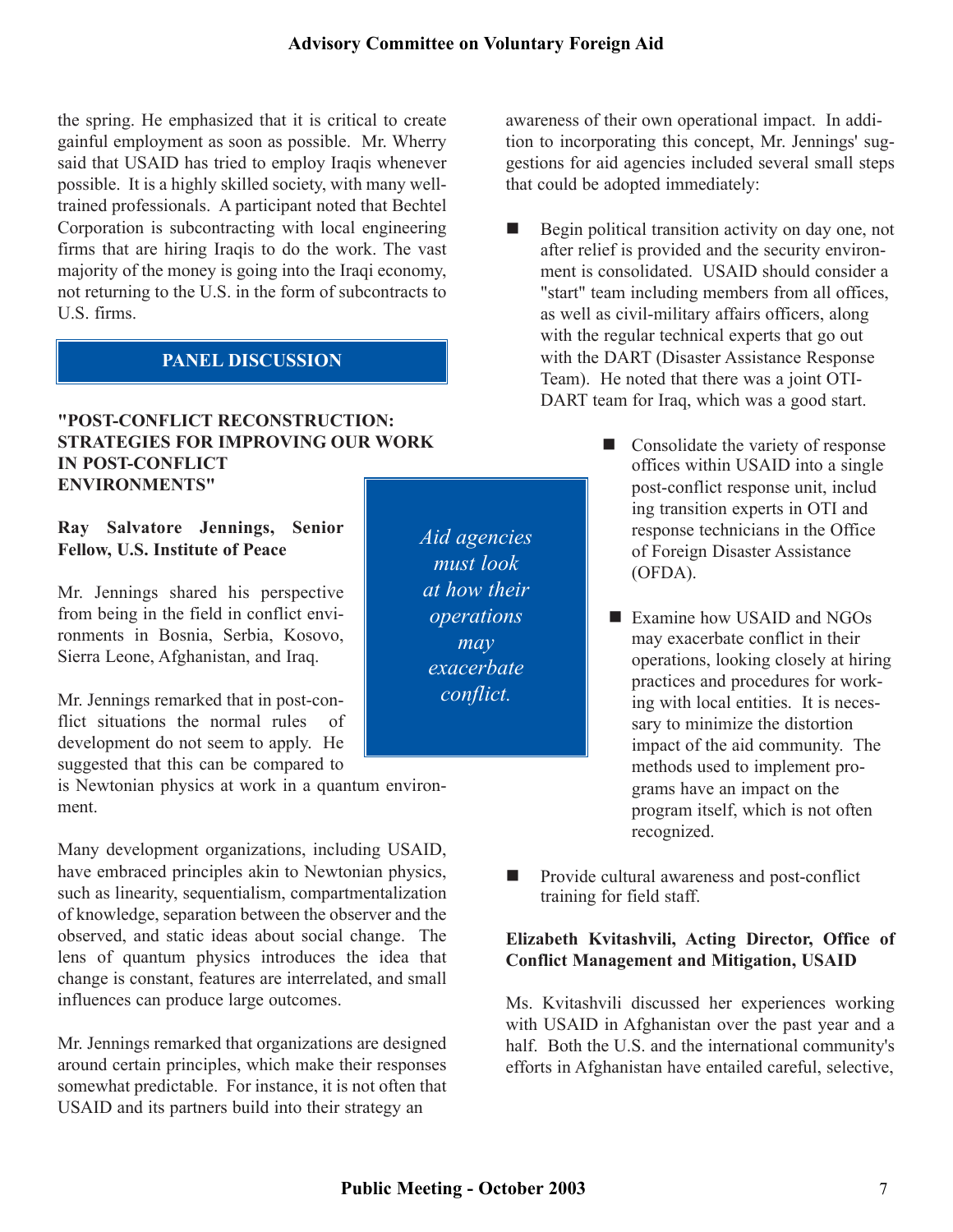*Meeting immediate humanitarian objectives can be dovetailed into planning for the next stages of development.* 

and incremental delivery of aid that has improved the daily lives of millions of Afghans. She said there is a risk of losing those gains if the security situation is not addressed.

Lessons learned from Afghanistan reconstruction include:

- Local government and members of civil society must be convinced that the U.S. is not going to abandon them. The delivery of rapid, targeted assistance and the enhancement of a secure environment help to build confidence.
- The capacity of national governments to deliver assistance must be demonstrated.
- Reaching out to active civil society groups and other local groups helps local inhabitants realize a more participatory role and gain ownership of the reconstruction process.
- Support for programs that matter to the local populations must take priority. Meeting immediate humanitarian objectives can be dovetailed into planning for the next stages of development.
- Agencies must ensure the resettle ment of refugees and internally displaced persons to a secure environment and provide sufficient wherewithal to restart their lives.
- Kick-starting basic economic activity is critical to the improvement of livelihood and food security.
- Donors must ensure the restoration of local security for protection of person and property.
- There is value in setting realistic expectations about accomplishments.

 It is critical to show results within three to six months. Long-range time frames in postconflict situations kill initiative and dampen hope.

Ms. Kvitashvili said that the first priority in Afghanistan is the establishment of a nation that is inhospitable to international terrorism. Other U.S. government objectives include establishing a self-governing country that is at peace with its neighbors, able to provide its own security, and has the capacity to carry out peaceful political change.

Ms. Kvitashvili remarked that there are three ongoing, concurrent types of reconstruction assistance in Afghanistan -- humanitarian, transitional, and long-

term. Although the programs differ in focus, they are complementary and work very well together. A major USAID accomplishment was averting famine. This year food will have to be delivered to far fewer people than last year, a success owed to a better harvest, rains, and a rebirth in the agricultural economy.

Based on the Afghanistan experience, Ms. Kvitashvili presented three prerequisites for success in post-conflict situations:

- 1. Security in the countryside.
- 2. Disarmament, demobilization and reintegration of ex-combatants.

3. Adequate level of funding for the reconstruction process.

#### **Ronald Johnson, Senior Vice President, International Development Group, RTI International**

RTI is involved in local governance programs in 16 of the 18 governances in Iraq. The repressive nature of the prior regime and lack of attention to basic needs resulted in a system in which basic services at the local level simply were not functioning.

8 **Public Meeting - October 2003**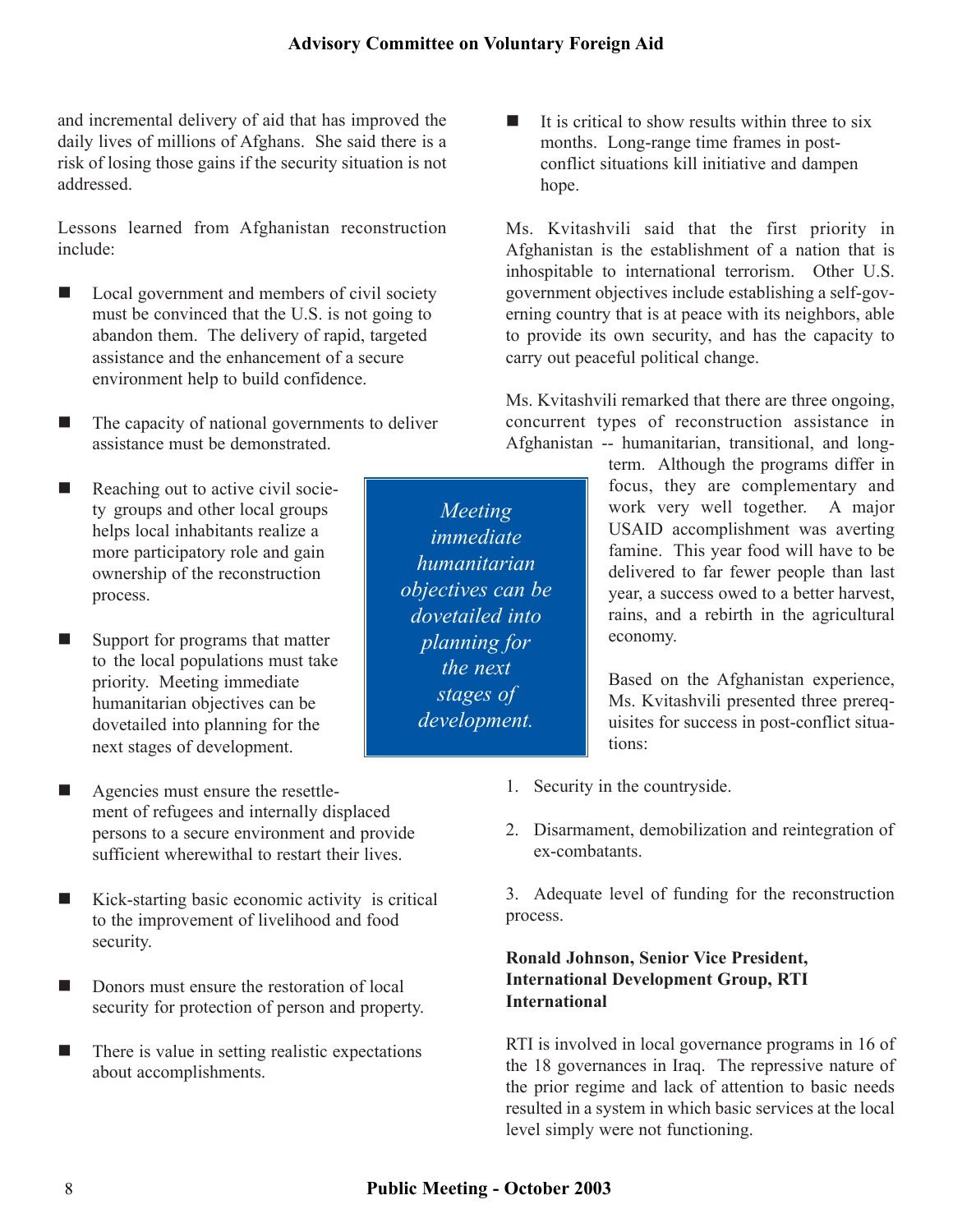The premise behind the RTI program is to develop political processes and political institutions at the local level that will enable citizens to hold local governments accountable for delivering basic services and responding to citizens' needs and priorities.

The program is also intended to strengthen civil society organizations and non-governmental organizations at the local level, to enable them to perform those acts of holding government accountable.

Mr. Johnson outlined the characteristics of a local governance program:

- 1. Promotes a pluralistic society, which creates conditions for public debate.
- 
- 
- officials.

Johnson remarked that people in Iraq

had very low expectations about government, and many viewed government only as an engine of repression. Iraqi citizens can now see, in very tangible ways, that government can be a force for positive results. They now have the opportunity to influence local priorities and outcomes. The key message about what is happening in Iraq at the local level is that Iraqis are speaking out and taking greater responsibility for making decisions.

**Judith Hermanson, Vice President, CHF International** 

Based on CHF's experience in Iraq, Ms. Hermanson emphasized that any reconstruction strategy should include the community level. Reconstruction is a set of activities that must take place simultaneously at all levels of society.

Though the methodology used by CHF in the Community Action Program has been used in other places, it has been adapted to the particular circumstances in Iraq. She remarked that in order for a program to be effective it must achieve tangible results rapidly and cost effectively. Community ownership and control are very important. The Community

Action Program has implemented 57 2. Provides a framework for the emergence of leadership.  $\parallel$  significant amount of local employment. Seventy-seven community asso-3. Provides a way to try representative *reconstruction* ciations have been formed and 2,247 institutions and processes on a small  $\|\cdot\|$  extended. The people have been trained. CHF has a scale. multinational staff of 200 people, eight of whom are expatriates. CHF main-4. Strengthens the effectiveness of  $\parallel$  the community  $\parallel$  tains strict security protocols, but does "technocrats" or service department  $\parallel$  level, not not wall itself off from the community.

Ms. Hermanson suggested integrating These characteristics are beginning to  $\|\cdot\|$  an economic development component come about in Iraqi communities. Mr. **into community action programs** from the start. Delivery of services by the

community can be a way of creating local economic activity, as well as of solidifying these fledgling organizations. Strengthening these organizations is also an investment in democracy and stability. Effective reconstruction requires broad-based, grass roots support from communities experienced in democratic processes and hopeful for the future. In closing, Ms. Hermanson urged reconstruction program designers to pay explicit attention to the community level, not just the local level.

*Any reconstruction strategy should include the community level, not just the local level.*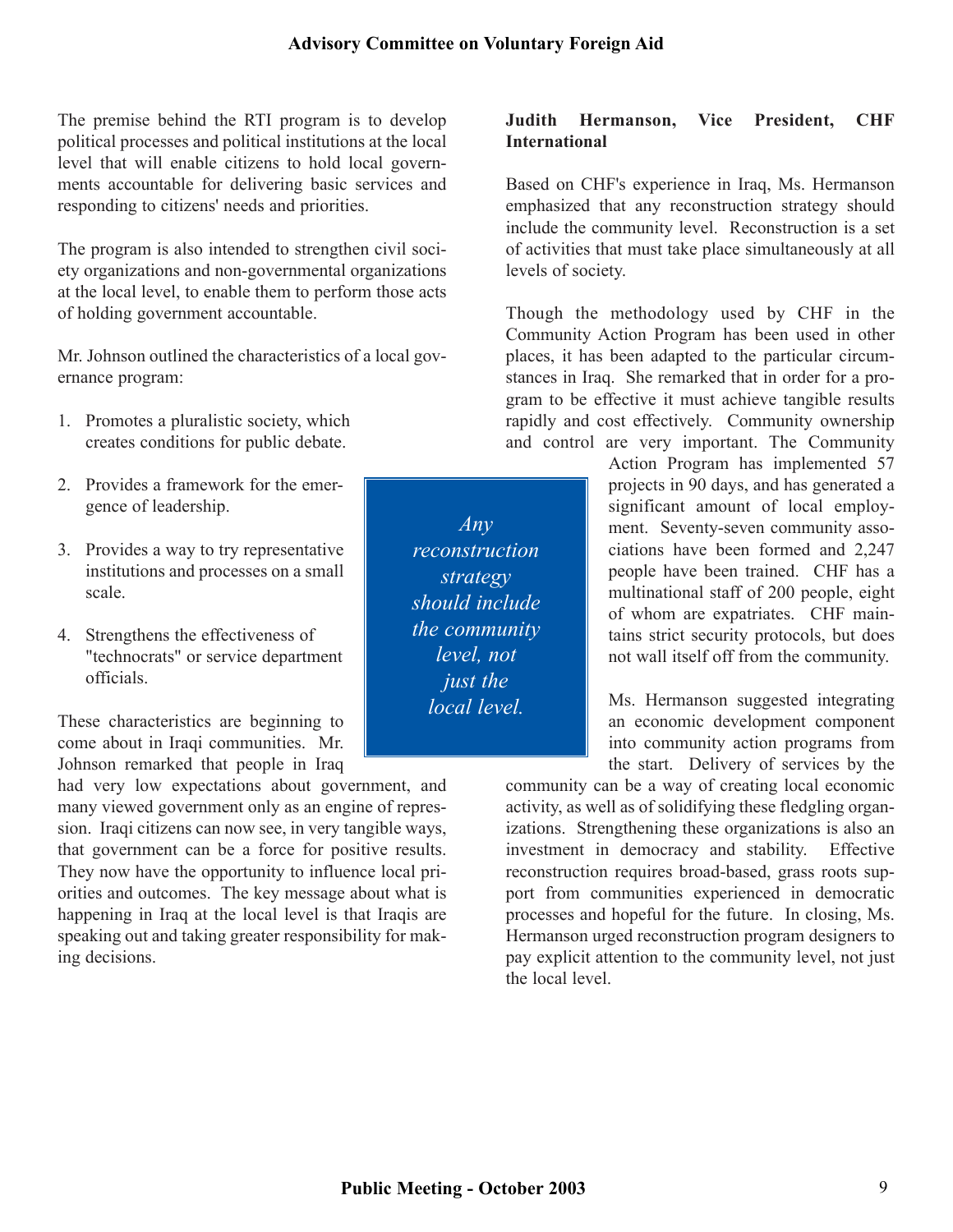*The MCA is central to bringing together a bipartisan consensus for more effective development assistance.* 

A participant inquired about the participation of women in reconstruction programs. Ms. Kvitashvili remarked that USAID has taken the issue of women's rights very seriously. The U.S.-Afghan Women's Council was created over a year ago and meets regularly both in Afghanistan and the United States. In addition, USAID received earmarked funds for women's programs, although the preference is to integrate gender in all programs. George Folsom, ACVFA member, added that IRI has women's leadership identification and training programs for political candidates in many countries, including Iraq. Mr. Johnson commented that Iraqi women are a highly educated segment of the population.  $\overline{v}$  is into the MCC's operations:

A participant suggested embedding development experts in military teams in conflict situations. Ms. Kvitashvili remarked that in Afghanistan there are Provincial Reconstruction Teams, led by the U.S. and Coalition military that combine security and reconstruction, and work with counterparts from the government, NGOs and the UN. This approach may be applicable to other countries. Mr. Jennings added that it is important that civilian workers and the military try to understand one another and work together.

#### *"UPDATE: THE MILLENNIUM CHALLENGE ACCOUNT AND MILLENNIUM CHALLENGE CORPORATION"*

#### **Patrick Cronin, Assistant Administrator, Bureau for Policy And Program Coordination, USAID**

Mr. Cronin said that the global poverty and inequality in the world is unacceptable. Unless something is done about it, the next generation will face even bigger problems. Today, the U.S. is clearly focused on high-security issues, but it is important to see beyond

this to long-term development. He remarked that the MCA is central to bringing together a bipartisan consensus for more effective development assistance.

The Administration has boldly put forward a doubling of development assistance over an eight-year period. These resources are critical; however, money is a necessary but insufficient ingredient to bring about development. There is a need for better policy coherence on the part of the U.S. and the international community, as well as for good governance and political will in partner countries.

Mr. Cronin presented three guiding principles for the MCA that can be distilled from the Interagency Working Group's efforts to embed the President's

- 1. Poverty reduction and economic growth as the ultimate goal.
- 2. Two-way partnership with countries in which there is political commitment.
- 3. Transparency, accountability, and objective measurement of programs.

Mr. Cronin outlined some of the MCA operational processes. After country

selection and notification, the country would appoint an interlocutor to be its representative and the MCC would dispatch someone to the country. There would be country analyses, and a country coordinating group would be established. The next step would be to identify the strategic overarching goal of the MCA grant, which would become a framework for a request for proposals. A contract or agreement would then go to the MCC board for approval. There would be an enormous focus on monitoring and evaluation throughout the process.

Mr. Cronin commented that the Interagency Working Group focused on trying to create an organization that is extraordinarily streamlined with maximum policy coherence.